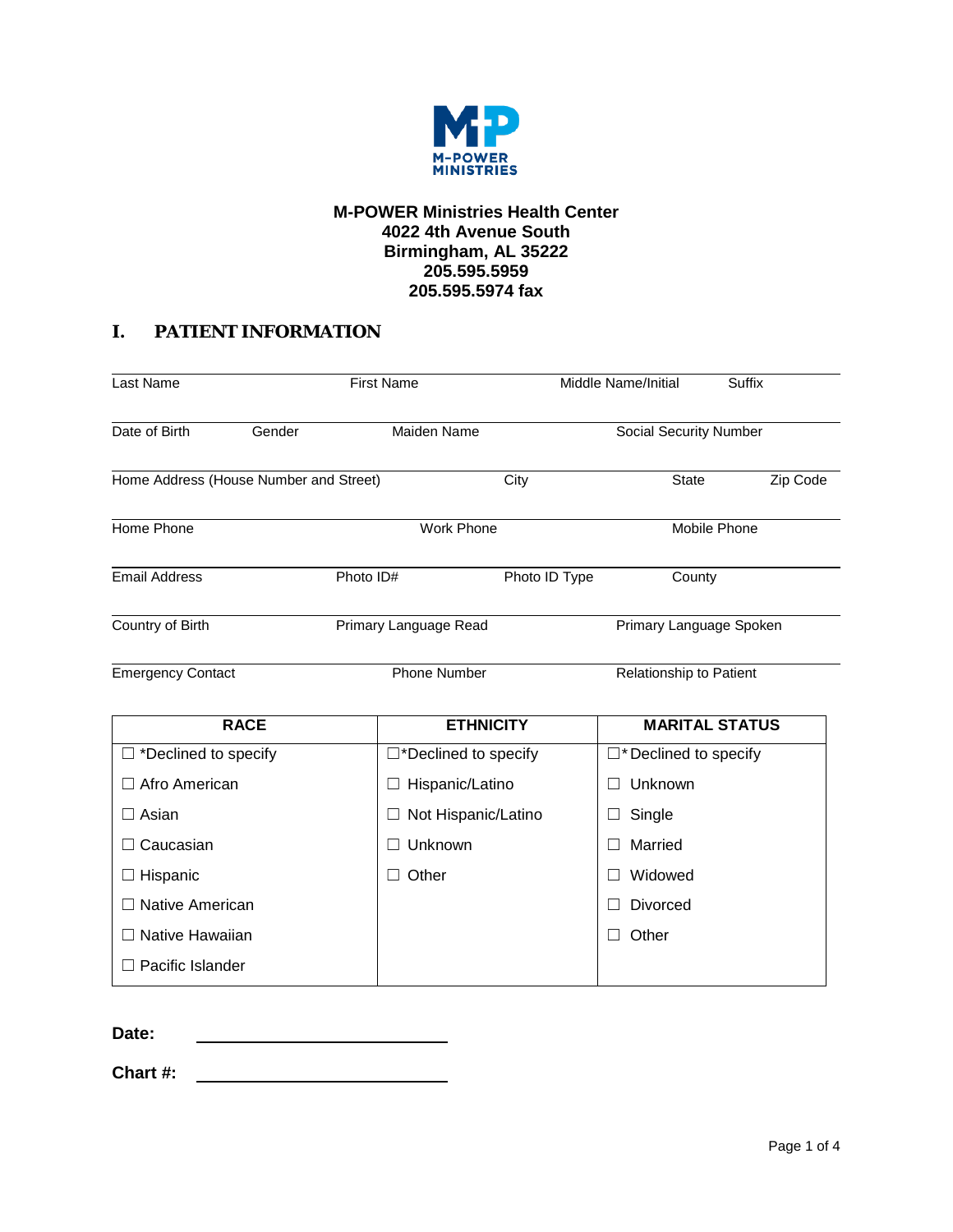## **II. EMPLOYMENT INFORMATION**

| <b>Employer Name</b>                      | <b>Employment Status</b> | Class of Work        |
|-------------------------------------------|--------------------------|----------------------|
| Job Title                                 | Length of Time on Job    | Type of Income/Proof |
| Employer Offers Health Insurance (Yes/No) | Date Last Worked         |                      |

### **III. HOUSEHOLD INFORMATION**

| <b>Household Size</b>                               | Household Annual Income (\$)<br><b>Transportation Mode</b> |           | Patient Annual Income (\$)<br><b>Housing Type</b> |  |  |
|-----------------------------------------------------|------------------------------------------------------------|-----------|---------------------------------------------------|--|--|
| <b>Education in Years</b>                           |                                                            |           |                                                   |  |  |
| <b>Support Person's Name</b>                        |                                                            |           | <b>Relationship to Patient</b>                    |  |  |
| Guardian's Name                                     |                                                            |           | <b>Relationship to Patient</b>                    |  |  |
| Is Support Person translating on behalf of patient? | $\Box$ Yes                                                 | $\Box$ No |                                                   |  |  |
| Veteran<br><b>Disabled</b>                          |                                                            |           |                                                   |  |  |
| $\Box$ Female Head of Household                     |                                                            |           |                                                   |  |  |
| <b>INSURANCE INFORMATION</b><br>IV.                 |                                                            |           |                                                   |  |  |
| I am currently not insured.                         |                                                            |           |                                                   |  |  |

□ I am currently insured. Name of Insurance Company:

#### **Attest:**

**By signing this form, I am stating that all information being provided to M-POWER Ministries is to my knowledge true and accurate. I understand that if any information is found to be false or inaccurate, it could jeopardize my ability to receive any services provided by M-POWER Ministries.**

Patient Signature Date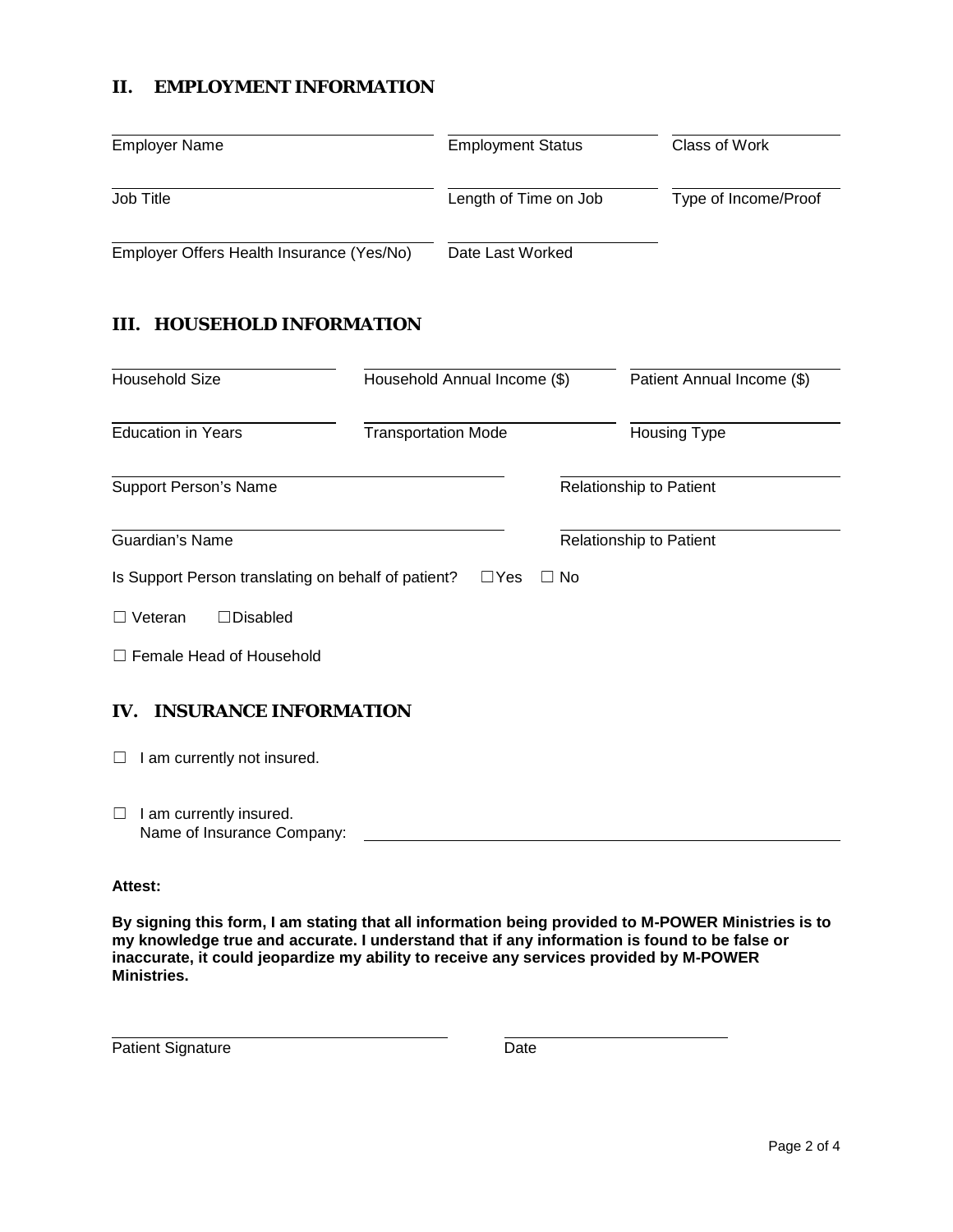

### **PATIENT ACKNOWLEDGEMENT OF HIPAA: RECEIPT OF NOTICE OF PRIVACY PRACTICES AUTHORIZATION OF RELEASE FORM**

I have been given a copy of the M-POWER Ministries Health Center Notice of Health information Practices that describes how my health information is used and shared. I understand the Clinic has the right to change this notice at any time. I may obtain a current copy of the notice at any time by contacting M-POWER Ministries Health Center. My signature below constitutes my acknowledgement that I have been provided with a copy of the Notice of Health Information Practices.

Please list any other parties who can have access to your health information:

|      | <b>Phone Number:</b><br><u> 1989 - Andrea Station Books, amerikansk politik (</u>                                                                                                                                                                            |                                                |
|------|--------------------------------------------------------------------------------------------------------------------------------------------------------------------------------------------------------------------------------------------------------------|------------------------------------------------|
|      |                                                                                                                                                                                                                                                              |                                                |
|      | <b>Phone Number:</b><br><u> The Communication of the Communication of the Communication of the Communication of the Communication of the Communication of the Communication of the Communication of the Communication of the Communication of the Commun</u> |                                                |
|      |                                                                                                                                                                                                                                                              |                                                |
|      |                                                                                                                                                                                                                                                              |                                                |
|      |                                                                                                                                                                                                                                                              |                                                |
|      |                                                                                                                                                                                                                                                              |                                                |
|      | Name of Patient (Please print)                                                                                                                                                                                                                               | Signature of Patient (or legal representative) |
|      |                                                                                                                                                                                                                                                              |                                                |
| Date |                                                                                                                                                                                                                                                              |                                                |

### *Office Use Only*

I attempted to obtain written acknowledgement of receipt of our Notice of Privacy Practices, but acknowledgement could not be obtained because:

- $\Box$  Individual refused to sign
- □ Communication barriers prohibited obtaining the acknowledgement
- $\Box$  An emergent situation prevented from obtaining the acknowledgement
- ☐ Other. Please specify below:

Staff Member's Name

Staff Member's Signature Date

*Please remember to indicate in EMR that form has been signed and received.*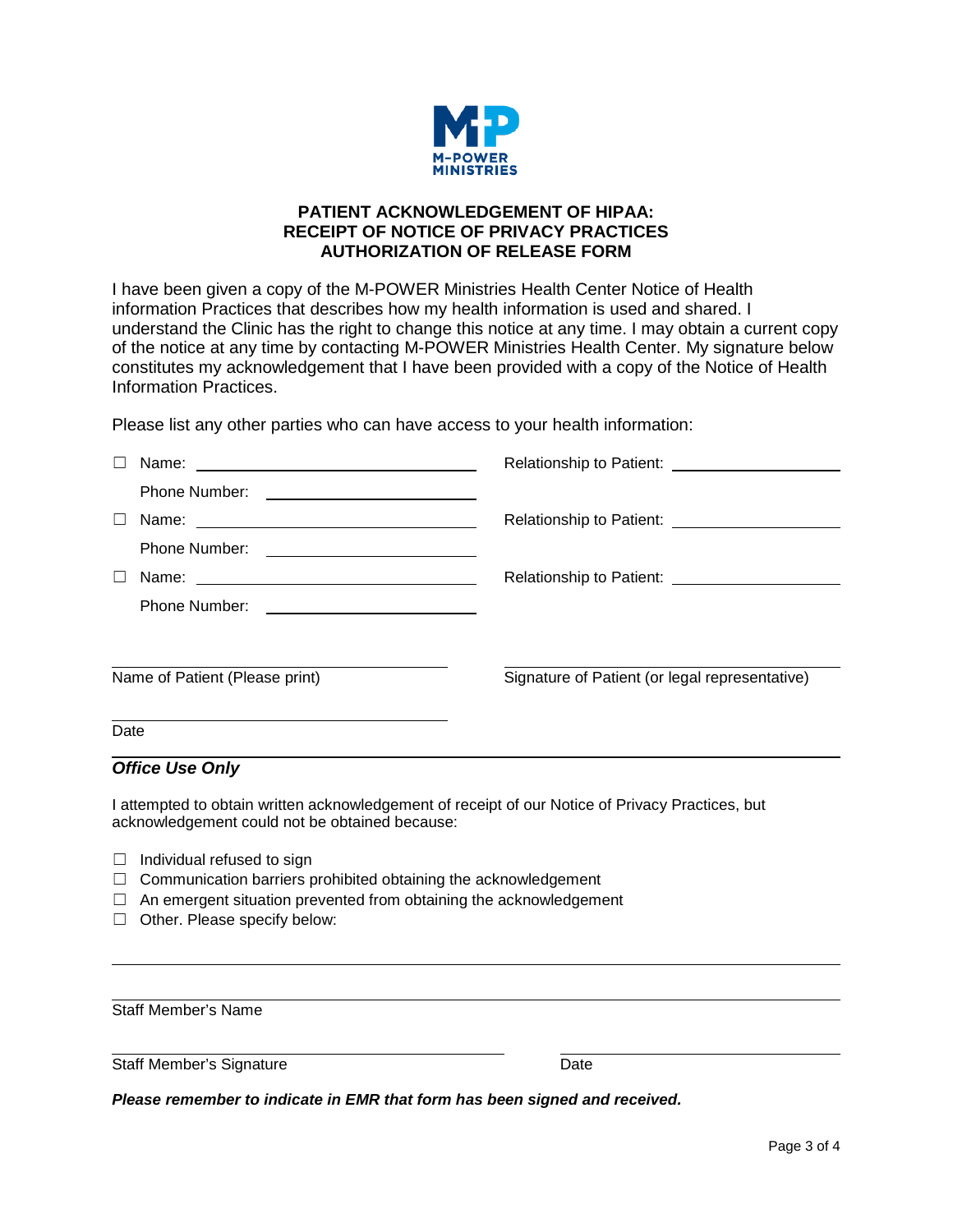

# **M-POWER HEALTH CENTER**

### **CONSENT TO PHOTOGRAPH, FILM OR VIDEOTAPE A PATIENT FOR NON-PROFIT USE (e.g., educational, public service or program promotion purposes)**

Patient Name (Print)

I hereby consent to the participation in interviews, the use of quotes, and the taking of photographs, movies, or video tapes of the Patient named above by M-POWER Health Center (MPHC).

I also grant the right to edit, use and reuse said products for non-profit purposes including use in print, on the internet, and all other forms of media. I also hereby release the MPHC and its agents and employees from all claims, demands, and liabilities whatsoever in connection with the above.

| Signature | Date |  |
|-----------|------|--|
|           |      |  |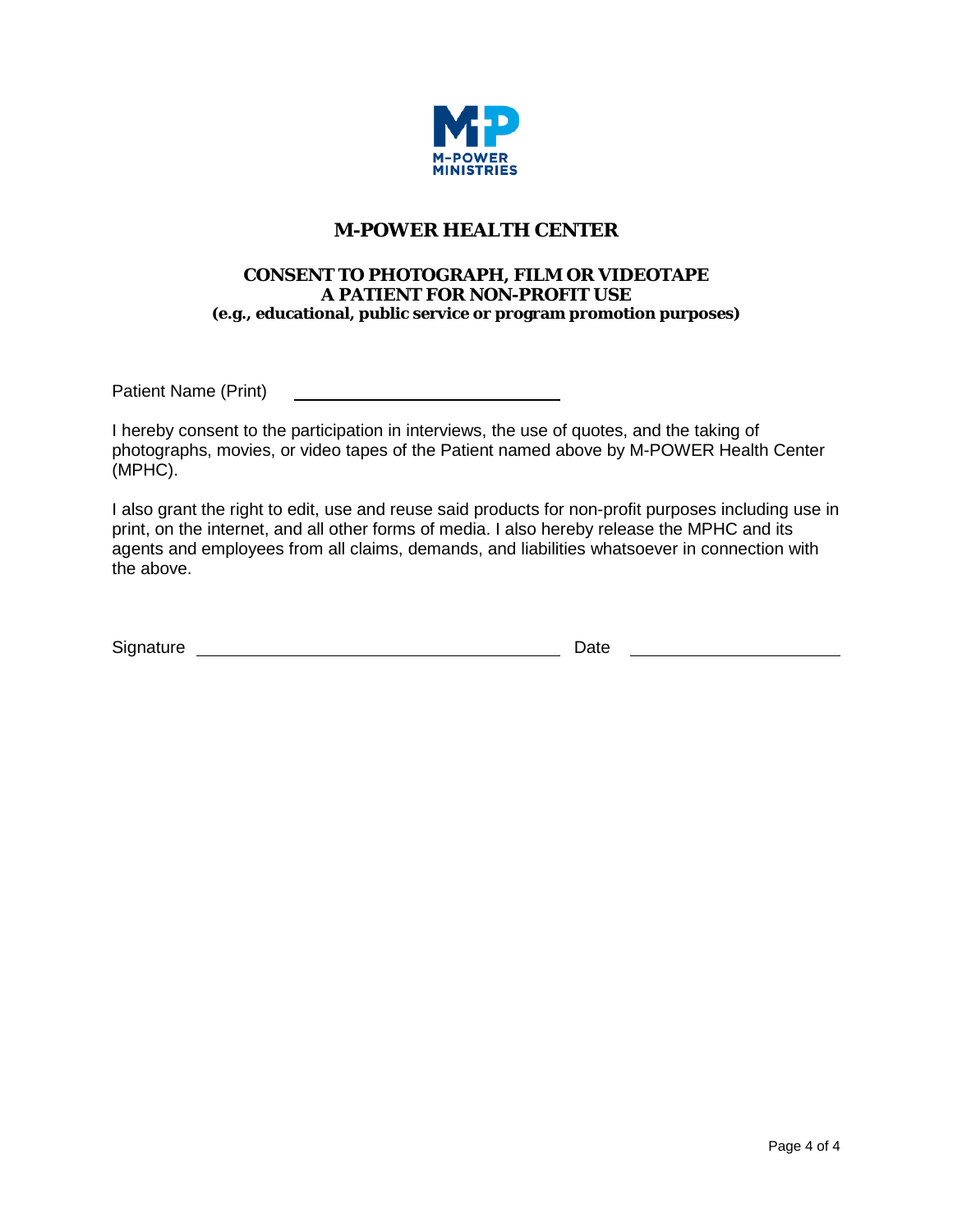

# **M-POWER Ministries Health Center 4022 4th Avenue South Birmingham, AL 35222**

## **I. MEDICAL HISTORY Date**

Please list all known drug allergies:

Please list any other allergies:

Family History: Please list serious medical conditions of immediate family members below: *Example: Mother, lung cancer*

Do you have now or have you ever in the past had any of the following medical conditions?

| Allergies<br>Anemia<br>Anticoagulation<br>Arthritis<br>Asthma/COPD<br><b>Bleeding</b><br><b>Blood Plasma</b><br><b>Bowel Disease</b> | Depression<br><b>Diabetes</b><br>Diarrhea<br>Eye Disease<br>Epilepsy<br>$\sim$ 10 $\pm$<br>$\equiv$<br><b>GERD</b><br>Gout<br><b>Heart Disease</b> | Hyperlipidemia<br>Hypertension<br><b>Kidney Disease</b><br>Liver Disease<br>Major Blood<br><b>Vessel Disease</b><br><b>Mental Illness</b><br><b>Multiple Sclerosis</b> | Migraines<br>Nerve Disease<br>Obesity<br>Osteoporosis<br>Stroke<br><b>Thyroid</b><br>Transfusions<br>Cancer<br>Type: |
|--------------------------------------------------------------------------------------------------------------------------------------|----------------------------------------------------------------------------------------------------------------------------------------------------|------------------------------------------------------------------------------------------------------------------------------------------------------------------------|----------------------------------------------------------------------------------------------------------------------|
| AIDS/HIV                                                                                                                             | Filariasis/Encephalitis                                                                                                                            | Parasite Infection                                                                                                                                                     | <b>Tuberculosis</b>                                                                                                  |
| Cholera                                                                                                                              | Guinea Worm                                                                                                                                        | Poliomyelitis                                                                                                                                                          | <b>Whooping Cough</b>                                                                                                |
| Chicken Pox                                                                                                                          | Hepatitis                                                                                                                                          | <b>Rheumatic Fever</b>                                                                                                                                                 | Venereal Disease(s)/                                                                                                 |
| Dengue                                                                                                                               | Malaria                                                                                                                                            | <b>Scarlet Fever</b>                                                                                                                                                   | <b>Sexually Transmitted</b>                                                                                          |
| Ebola                                                                                                                                | Measles                                                                                                                                            | Tetanus                                                                                                                                                                | <b>Diseases</b>                                                                                                      |
| Encephalitis                                                                                                                         | <b>Mumps</b>                                                                                                                                       | Trachoma                                                                                                                                                               | Type: Type:                                                                                                          |

**Patient Name**

**Date of Birth**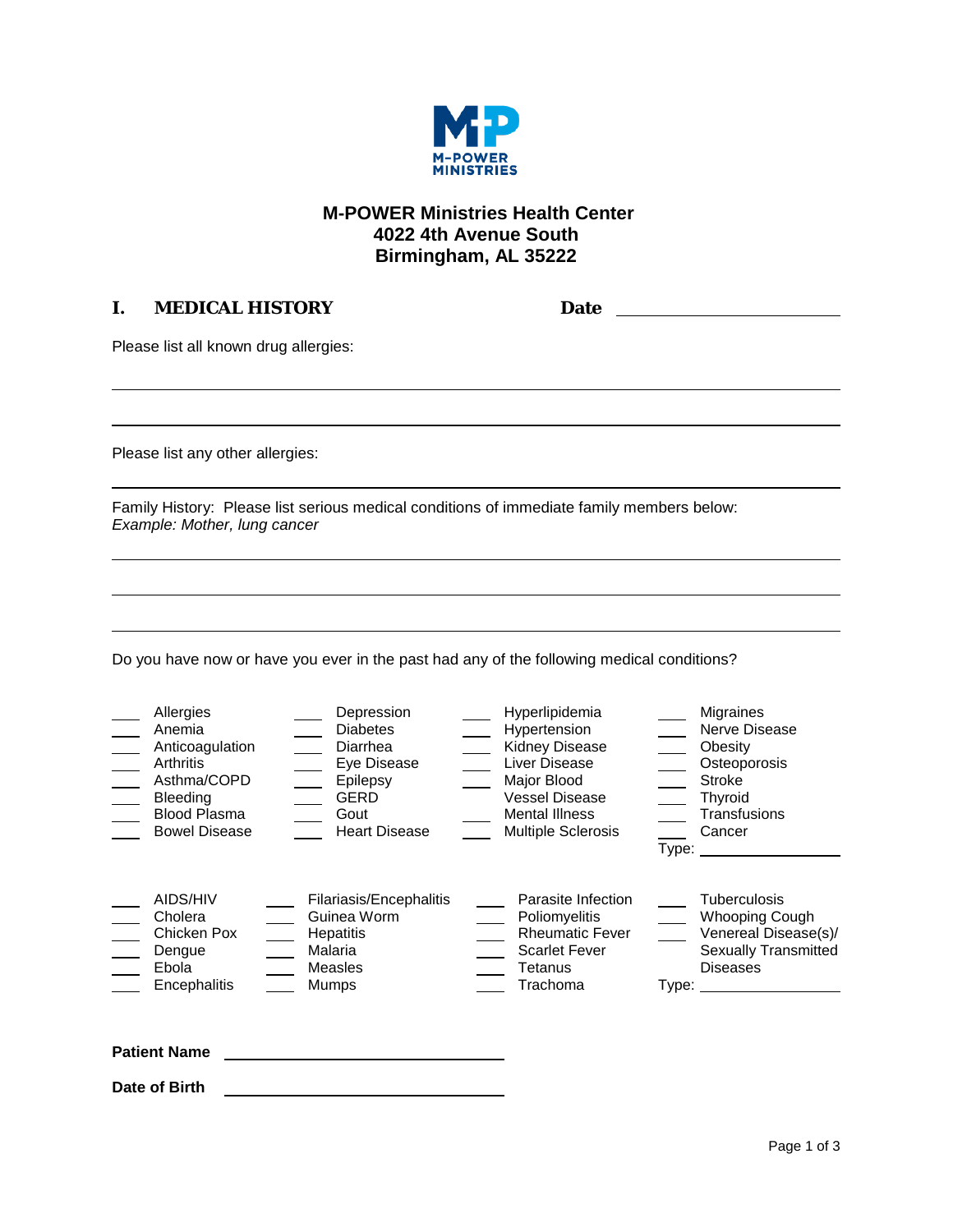### **II. Current Medications**

Please list current medications including strength and time of day medication is taken:

Please list the dates and types of any surgeries:

Please list the dates and types of any hospitalizations:

## **III. Social History**

| Do you smoke:                   | Yes/No | Rarely | Moderate | Daily | Quit |
|---------------------------------|--------|--------|----------|-------|------|
| If yes, how many packs per day? |        |        |          |       |      |
| Do you drink alcohol:           | Yes/No | Rarely | Moderate | Daily | Quit |
| Do you use drugs:               | Yes/No | Rarely | Moderate | Daily | Quit |
| Do you exercise:                | Yes/No | Rarely | Moderate | Daily | Quit |